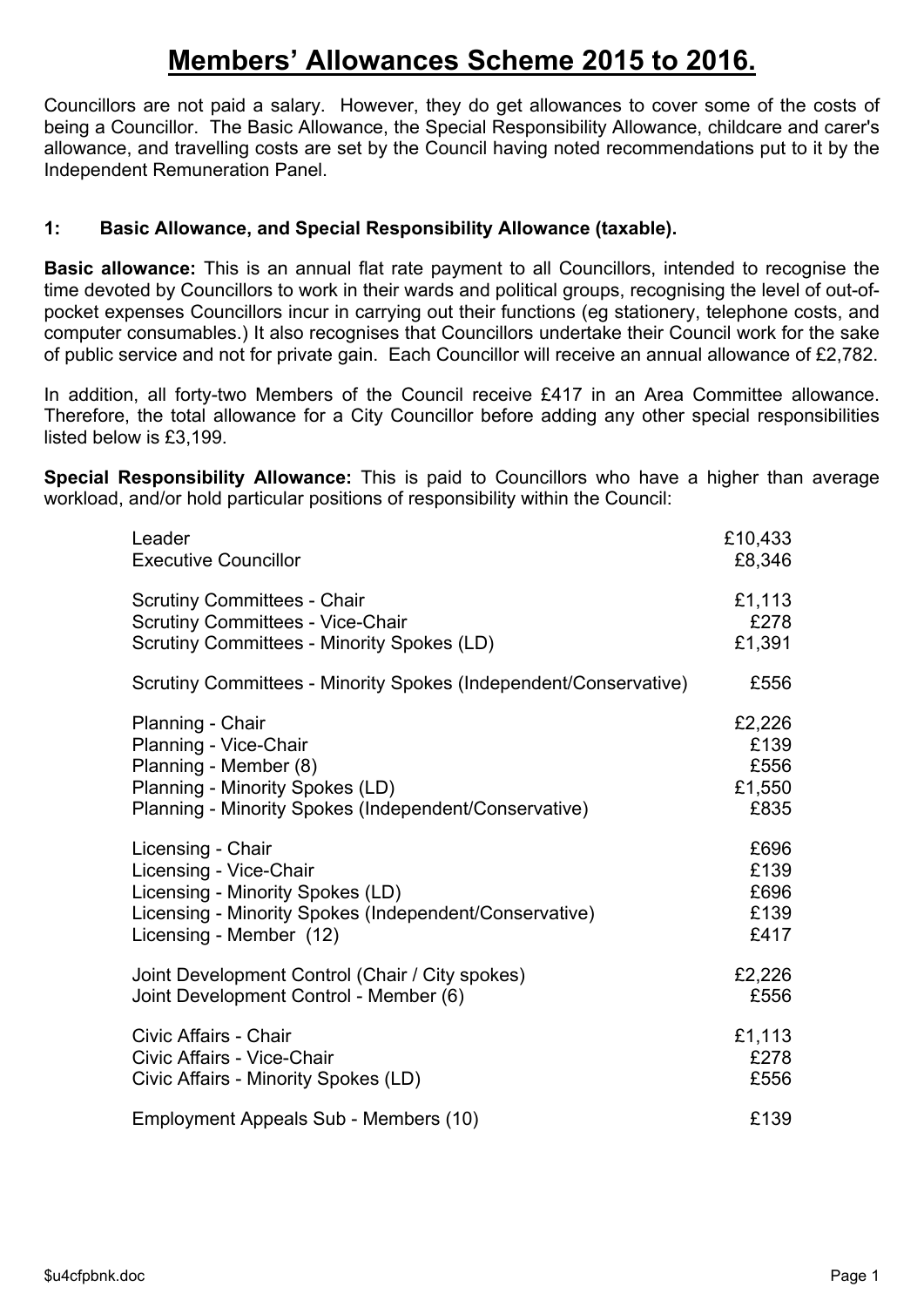| Leader of the Opposition Group – Lib Dem                  | £TBA |
|-----------------------------------------------------------|------|
| Leader of the Opposition Group – Independent/Conservative | £TBA |

Special responsibility allowances for Opposition Group Leaders are calculated by allocating an amount equivalent to one fifth of the Basic Allowance (£640) to a notional 'group of one', which is then multiplied by the square root of the number of members that each group has in order to arrive at individual figures.

| Area Committees - Chair (4)      | £835 |
|----------------------------------|------|
| Area Committees - Vice-Chair (4) | £139 |

## **2: Travel and Subsistence Allowances.**

Councillors are paid at the same rates as Officers.

Mileage allowances are:

| Casual User Mileage (up to 10,000 miles): | 45 pence per mile |
|-------------------------------------------|-------------------|
| Casual User Mileage (after 10,000 miles): | 25 pence per mile |

Bicycle rate is based on the HMRC advised rates, which is now 20 pence per mile.

The motorcycle rate is 24 pence per mile.

Travel and subsistence allowances are payable for those duties prescribed in Regulations; that is:

- 1: A meeting of the executive;
- 2: A meeting of a committee of the executive;
- 3: A meeting of the authority;
- 4: A meeting of a committee or sub-committee of the authority;

5: A meeting of some other body to which the authority make appointments or nominations;

6: A meeting of a committee or sub-committee of a body to which the authority make appointments or nominations;

7: A meeting which has both been authorised by the authority, a committee, or sub-committee of the authority or a joint committee of the authority and one or more other authorities, or a sub-committee of a joint committee and to which representatives of more than one political group have been invited (if the authority is divided into several political groups) or to which two or more councillors have been invited (f the authority is not divided into political groups);

8: A meeting of a local authority association of which the authority is a member;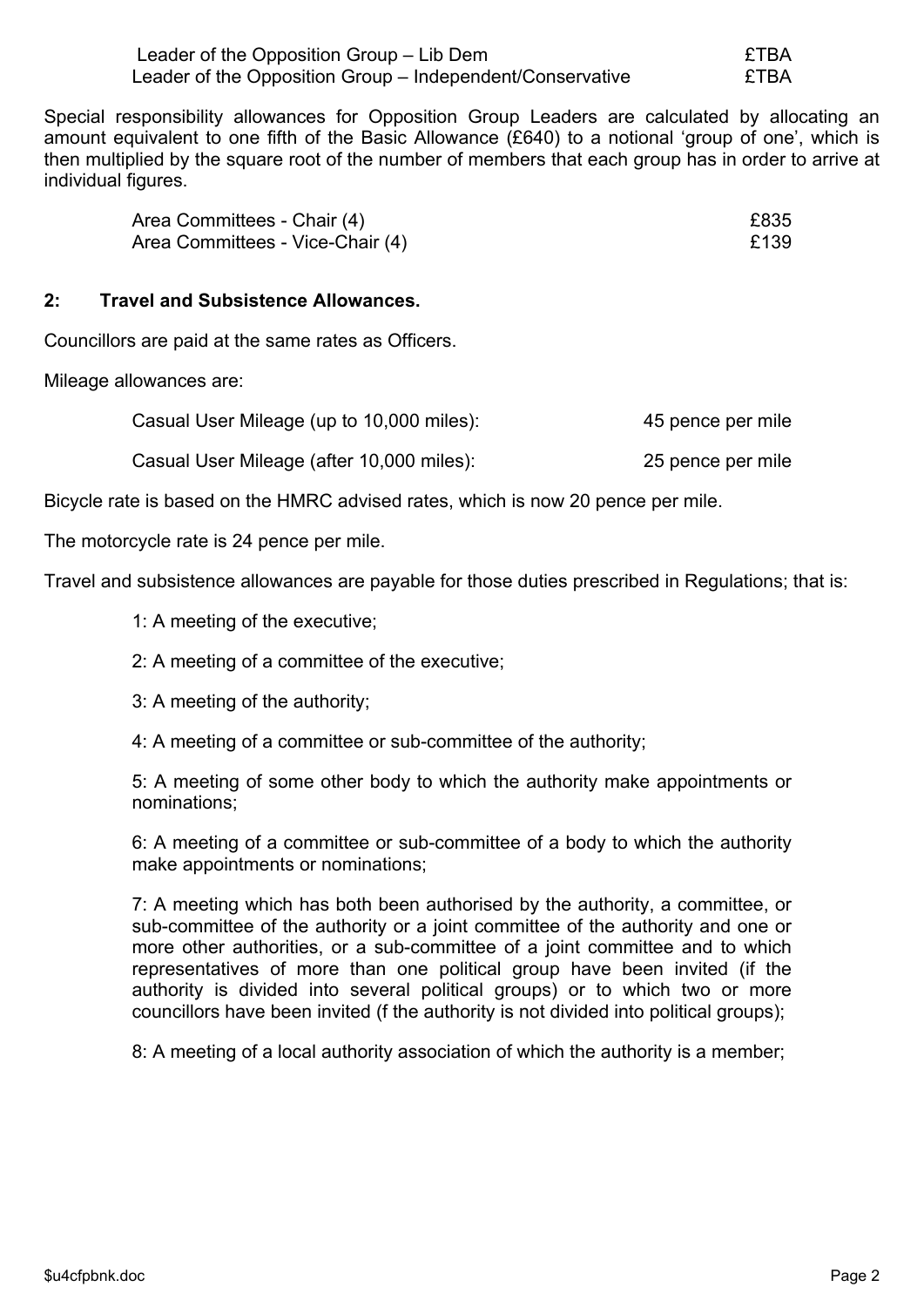9: Duties undertaken on behalf of the authority in connection with the discharge of any function of the authority conferred by or under any enactment and empowering or requiring the authority to inspect or authorise the inspection of premises;

10: Duties undertaken on behalf of the authority in connection with arrangements made by the authority for the attendance of pupils at a school approved for the purposes of Section 342 of the Education Act 1996; and

11: Any other duty approved by the authority in connection with discharging the duties of the authority or its committees or sub-committees.

Reimbursement of public transport fares can also be made when attending approved council duties. For journeys by train, please ask for a **travel warrant** in advance of the journey from the Members' Services office.

VAT - Please let the staff in Members' Services make your hotel and flight bookings, as the Council can then reclaim the VAT.

You can only claim travel costs **from outside** Cambridge if your absence from Cambridge was unavoidable or if a meeting is called at short notice, and you have to make a journey which you would not otherwise have made. The exception to this rule is attending Planning or Licensing Committee meetings, as these take place more frequently than other meetings.

You cannot claim subsistence allowance for duties carried out within three miles of your home or if meals are provided.

**Subsistence:** can only be claimed where meals/accommodation are not provided.

#### **Breakfast Allowance:** £6.72.

(More than 4 hours away from normal place of residence or where the authority permits, a lesser period, before 11 am.)

#### **Lunch Allowance:** £9.28.

(More than 4 hours away from normal place of residence or where the authority permits, a lesser period, including the lunchtime between 12 noon and 2pm.)

#### **Tea Allowance:** £3.67.

(More than 4 hours away from normal place of residence or where the authority permits, a lesser period, including the period 3 pm to 6 pm.)

#### **Evening Meal Allowance:** £11.49. (More than 4 hours away from normal place of residence or where the authority permits, a lesser period, ending after 7 pm.)

## **Overnight Subsistence.**

| Absence overnight from the usual place of residence: | £79.82 |
|------------------------------------------------------|--------|
| In London, or attending an approved conferences:     | £91.04 |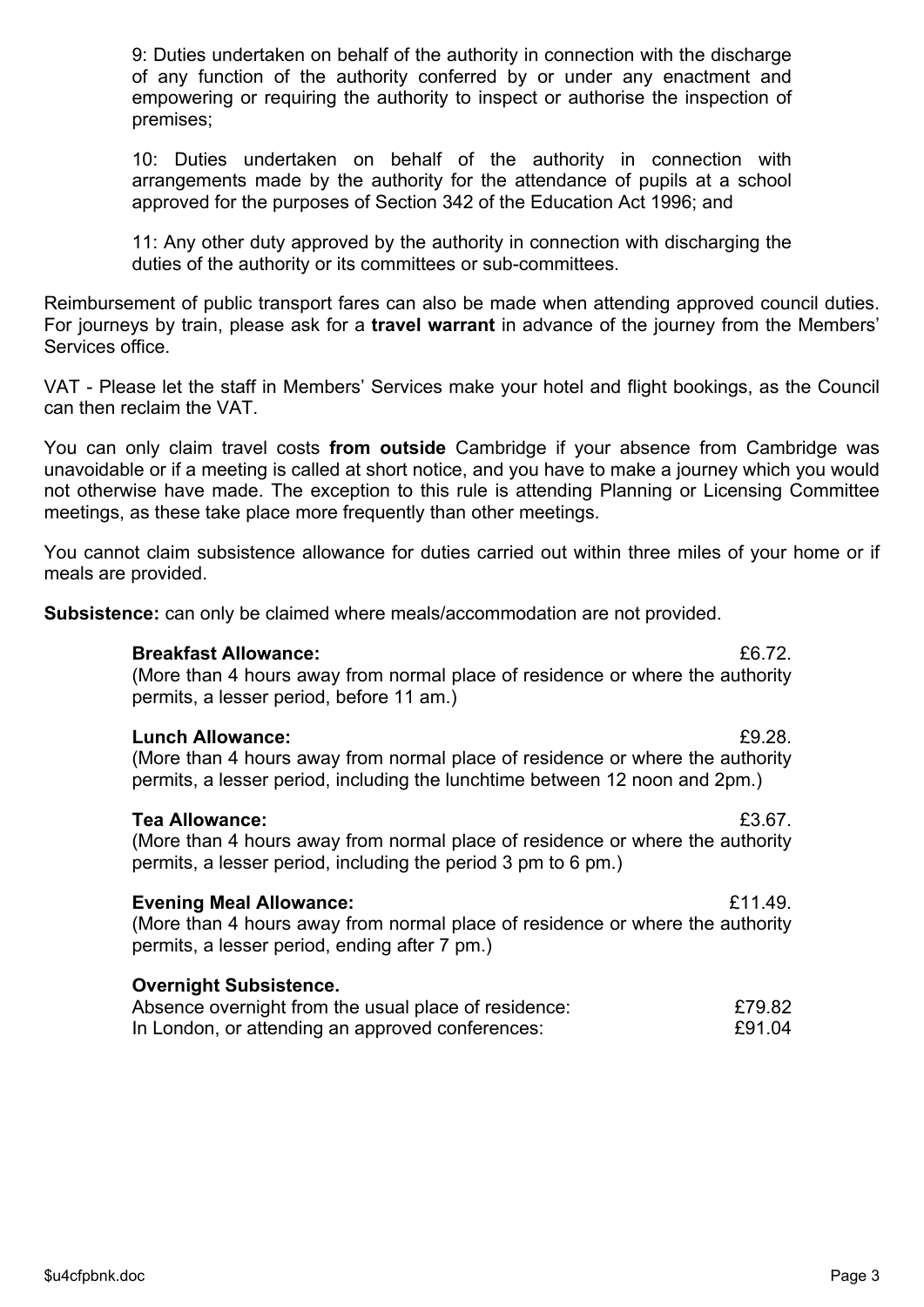# **3: Members' Childcare, and Carer's Allowance.**

A Childcare/Dependent Carer Allowance is payable for actual expenditure incurred whilst undertaking approved council duties. No cap shall be put on the overall budget for this Allowance, or on that which is paid to an individual member of the Council in any given year. This allowance is set by the Council having had regard to the recommendations annually of the Independent Remuneration Panel. The Panel considered allowances for childcare and dependent relatives and concluded that it was appropriate for actual expenditure to be reimbursed. The allowance should be subject to receipts being submitted. The member must provide care for a person who normally lives with the member as part of his/her family and who is:

- 1: A child below school age during school hours;
- 2: A child under 14 outside of school hours; and
- 3: An elderly, sick, or disabled dependent requiring constant care.

A Carer will be any responsible mature person who does not normally live with the member as part of the member's family.

Payments made under this scheme will be open to public inspection.

Travel, subsistence and care allowances is payable for any invitations (except social events) from any official bodies. The Scheme is set so that payment of care, travel and subsistence allowances would be such that unexpected circumstances or new responsibilities or activities were covered by default, i.e. that rather than having a prescribed list of activities that ARE covered, have a list of proscribed activities (that are not covered).

#### **4: Expenses**

All Members are able to claim out of pocket expenses. The Council pays for:

- 1: Council letter-headed paper;
- 2: Plain paper;
- 3: Postage on the letters the Business Support team prepares for dispatch;

4: Ink cartridges (providing signature is received confirming that it is used predominantly for Council work);

5: Travelling expenses for:

A: Meetings that are approved Council duties (including site visits\*);

B: Meetings instigated by an officer, which are (or had the potential to be) cross party;

C: Training and development for councillors organised by the Council Attendance at conferences and seminars that have been booked by officers;

D: Briefings to Councillors that are cross party and organised by the Council;

E: Council Working Parties; and

F: Meetings of outside bodies attended as a Council representative Civic duties in capacity as a Bailiff;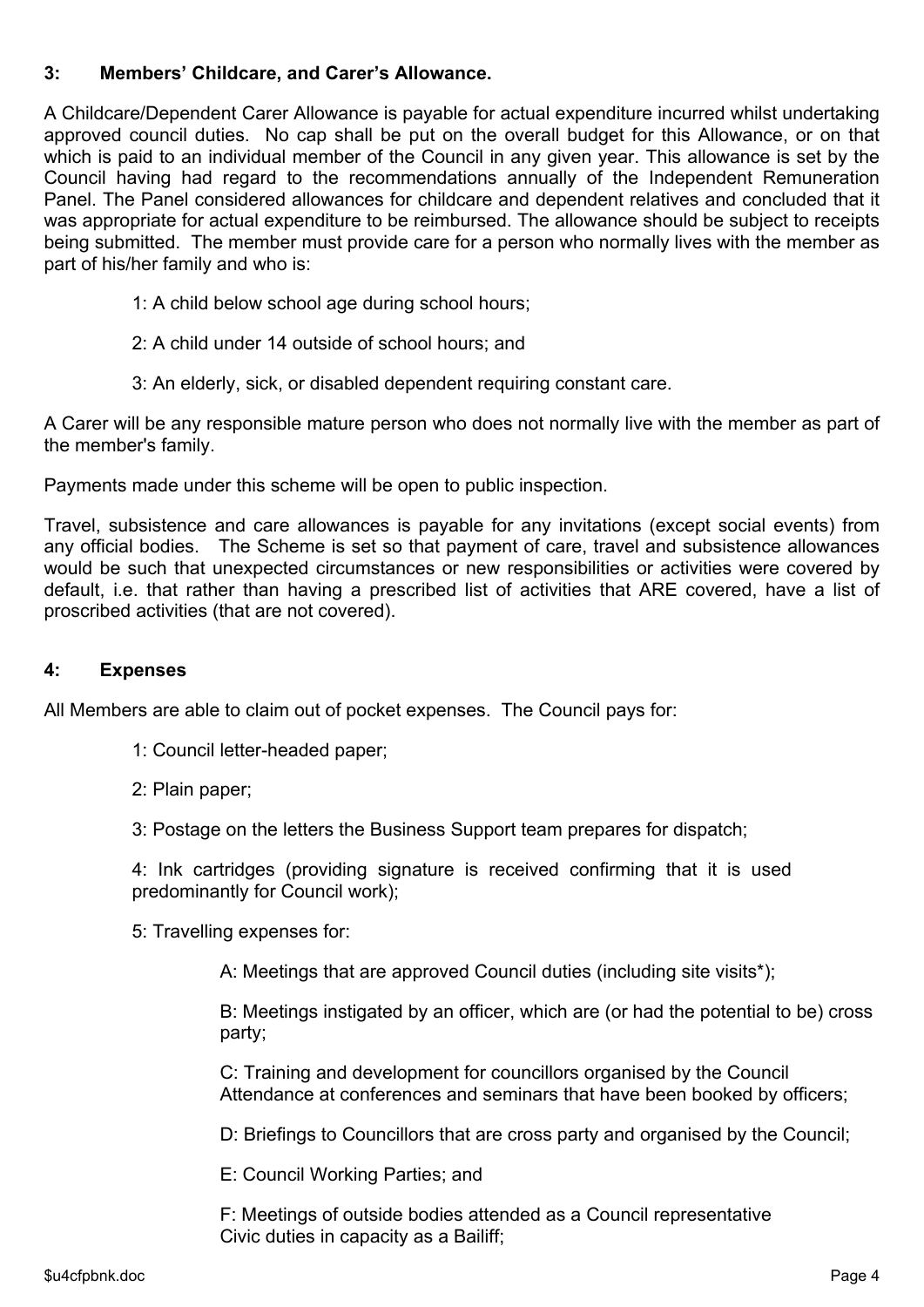6: Hanging files and folders for Council-supplied filing cabinets;

- 7: Phone calls made from the Council offices;
- 8: Hiring of accommodation for Group Away Days; and
- 9: Personalised business cards and compliments slips.

The Councillor pays for:

- 1: Ink cartridges when used mainly for private work;
- 2: Pens, pencils, notepads, post-its and other ancillary stationery;
- 3: Travelling expenses relating to:
	- A: Meetings within the Ward(s);
	- B: Visits to constituents;
	- C: Attendance at civic functions (unless a Bailiff); and
	- D: Single party meetings/briefings.
- 4: Postage on letters typed and despatched by councillors;
- 5: Envelopes;
- 6: Phone calls made from home or mobile phones; and
- 7: Any party political affiliation fees or expenses.

# **5: Changes.**

Entitlements will be payable on a part-year basis in any given year where:

- 1: The scheme is amended;
- 2: A Councillor either is elected to or leaves the Council; or

3: A Councillor takes on, or gives up, a position for which a special responsibility allowance is payable.